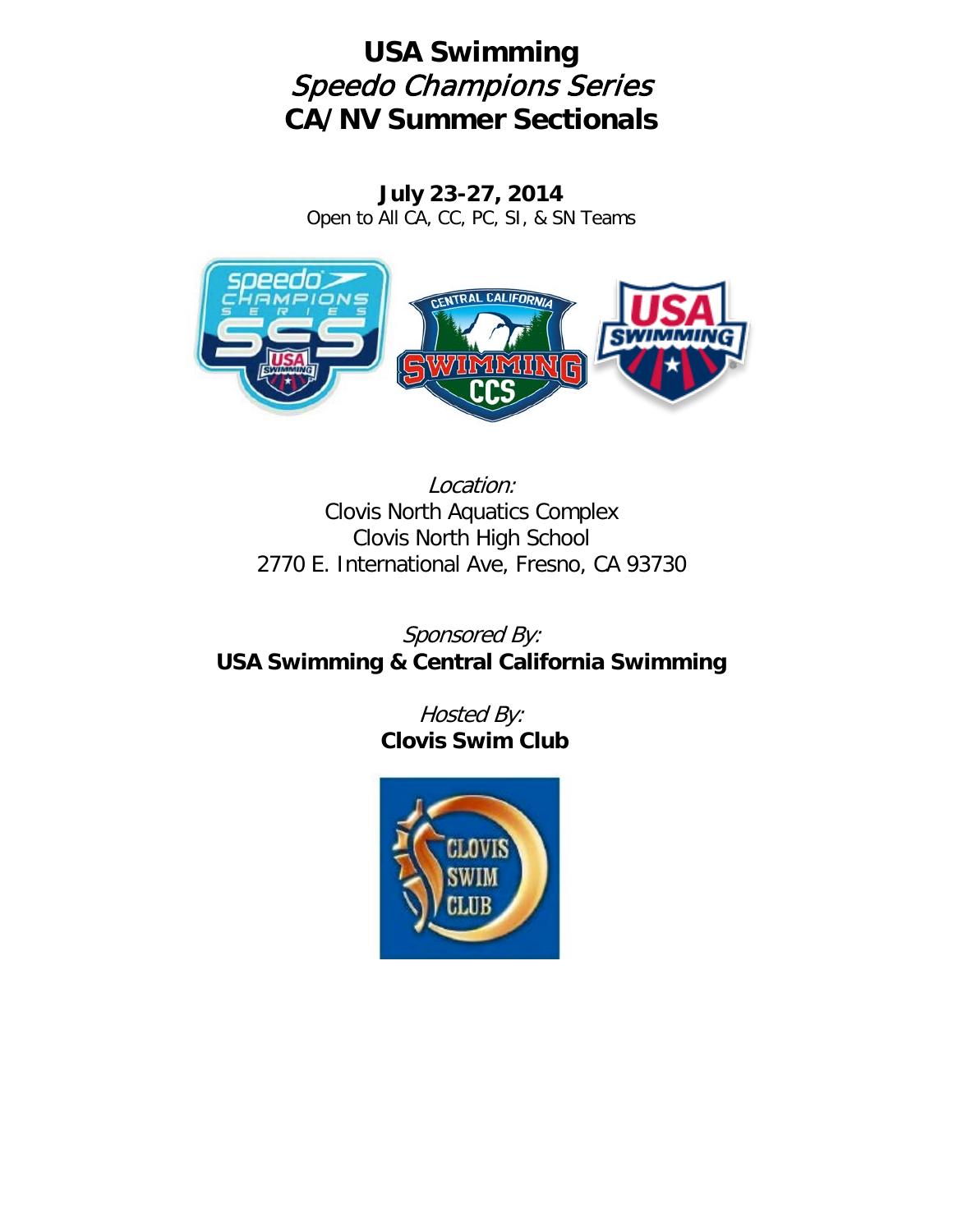# **USA Swimming 2014 Speedo Champions Series California-Nevada Summer Championship**

**SANCTIONED BY: CENTRAL CALIFORNIA SWIMMING/USA SWIMMING SANCTION #S2414BS / TT #S2514BS SPONSORED BY: Central California Swimming & Clovis Swim Club HEATS & FINALS DATES OF MEET: July 23-27, 2014 ENTRIES DUE:** *DELIVERED* **by Tuesday July 15, 2014 by 11PM START TIMES: Prelims 9:00 am WARMUPS: Wednesday: 2:30 pm (Finals) Finals: July 23: 4:00 pm Thursday – Sunday: 7:00 am (Prelims)**

**July 24-27: 5:00 pm 3:30 pm (Finals)**

**Open to: CA, CC, PC, SI, and SN LSCs**

**POOL: CLOVIS NORTH AQUATICS COMPLEX (CLOVIS NORTH HIGH SCHOOL)** 2770 E International Ave. Fresno, CA 93730.

#### **DIRECTIONS:**

*From the North*: From Highway 99 exit onto Herndon Avenue. Go east on Herndon to Willow, north on Willow to the corner of Willow & International. Continue on Willow to the north end of the campus and turn left at the tennis courts. Drop off at the pool entrance and continue to Chestnut (left) and left into the parking lot.

*From the South*: From Highway 99, go north on Highway 41. Exit from Highway 41 onto Herndon Avenue. Go east on Herndon to Willow, north on Willow to the corner of Willow & International. Continue on Willow to the north end of the campus and turn left at the tennis courts. Drop off at the pool entrance and continue to Chestnut (left) and left into the parking lot.

**COURSE:** Two 50 M x 25 Y outdoor pools. The main competition pool has a uniform depth of 7 ft. The adjacent multi-purpose pool is an 8-lane 50M course for continuous warm up and warm down. The competition course has been certified in accordance with 104.2.2C(4). The copy of such certification is on file with USA Swimming.

**ELIGIBILITY:** Open to athletes in Central California, Pacific, Southern California, San Diego/Imperial and Sierra Nevada Swimming who hold *2014 USA Swimming full membership*. Entries accepted by OME or team electronic entry only. Relay-only swimmers MUST be included in the team electronic entry file. Please designate unattached swimmers 'UN'. All TEAMS must be 2014 registered and have 2014 approved team charters. If an entering team is NOT 2014 registered, all swimmers must swim as unattached "UN" at this meet and may not compete in relays.

### **QUALIFYING TIMES:** must be achieved **between May 1, 2013, and July 20, 2014**

Long Course Meter (LCM) qualifying times will be seeded first, next Short Course Yard (SCY) qualifying times, then Bonus LCM and Bonus SCY. Athletes may compete in no more than six (6) individual events (may enter all qualified events). Swimmers may compete in no more than three (3) individual events per day. A swimmer with 5 or fewer qualifying times may enter one (1) additional bonus event (labeled "B" on entry) only IF the swimmer has achieved the listed bonus time standard. NEW (no updated) entry times achieved **7/16/14-7/20/14** may be entered by the Meet Administrative Referee when submitted by e-mail by MIDNIGHT 07/20/14 to [CSCMeetEntries@yahoo.com.](mailto:CSCMeetEntries@yahoo.com) If a qualifying time is achieved in an event that the athlete has currently entered as bonus event, they can use the qualifying time to enter that event and add an additional bonus event, as long as they have five (5) or fewer total qualifying events.

**COACHES MEETING:** 2:30 pm, Wednesday, July 23, 2014, Clovis North Aquatics Complex. A representative from each team must attend.

### **ENTRY INTO THE MEET**

**ENTRY: All entries must be submitted and received electronically via USA Swimming OME or team electronic file. Team electronic entry (non-OME) is to be sent via email with entry file and meet entry report as attachments to [CSCMeetEntries@yahoo.com.](mailto:CSCMeetEntries@yahoo.com) Please use the event file provided on the CCS website for electronic entries [\(www.centralcalswim.org\)](http://www.centralcalswim.org/). The electronic entry file must be accompanied by a printout (signed by the coach) including the proof of time for all individual and relay events.** When entering electronically, "Y" or "L" must be indicated on proof-of-time sheet and bonus events must be indicated as "YB" or "LB" on proof-of-time sheet. For relays, accurately complete the Official Team Relay Entry form. All teams MUST submit the Meet Entry Recap sheet, whether they or entering relays or not.

**ENTRY FEES:** \$11.00 per Individual Event must accompany team entry form. Relays: \$24.00 per relay team entered. Relay only swimmers MUST be listed on the team entry form. Relay only swimmers may NOT be deck entered. There are no refunds. Time Trials entry fee: \$11.

**For non-OME Team entries made via the internet (email), the team check must be postmarked**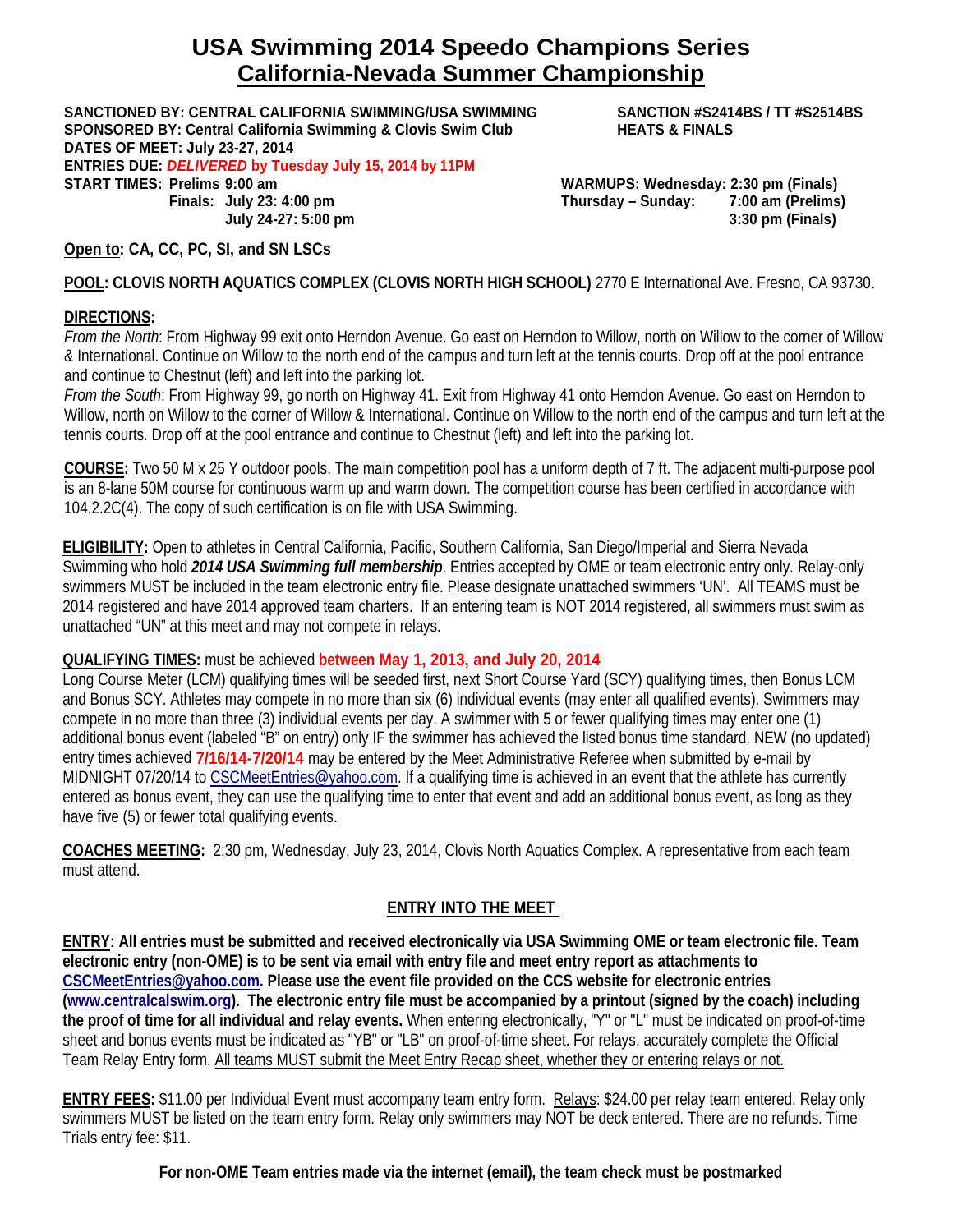#### **WITHIN 48 HOURS OF THE EMAIL DATE STAMP. Make CHECKS PAYABLE to: Clovis Swim Club and MAIL with a copy of the ENTRY FORMS to:**

**2014 CA / NV Sectional Championships Attn: Clovis Swim Club 1690 David E. Cook Way Clovis, CA 93611 or EMAIL to: [CSCMeetEntries@yahoo.com](mailto:CSCMeetEntries@yahoo.com)**

**ENTRY CLOSURE:** Entries must be received by Tuesday, July 15, 2014. Next day delivery service with tracking is recommended (ex: USPS, Fed Ex, UPS, or Airborne). **You must sign for 'no signature required' on the shipping label. Certified, registered, or special delivery mail - OR- delivery service (with tracking) requiring signature at time of delivery will be rejected.** NEW (no time updated) entry times achieved 07/16/13- 07/20/14 may be entered by the Meet Administrative Referee where submitted by e-mail by MIDNIGHT 07/20/14 to [CSCMeetEntries@yahoo.com](mailto:CSCMeetEntries@yahoo.com)**.**

### **RULES AND PROCEDURES**

**MEET REFEREE:** The Meet Referee will be in charge of the meet. Any questions regarding the conduct of the meet should be made directly to that person.

**RULES:** USA Swimming Rules and National Championship procedures will govern the meet. Meet entry times must be designated 'Y' for yards or 'L' for meters. The National Championship scratch procedures will be used for prelims and finals. In order, there will be a "C", "B" and "A" Final for all events except 800 and 1500 freestyle and relays. All entered swimmers (including RELAY ONLY) must be on a team entry form. Positive check-in for the 800 and 1500 Freestyle AND ALL Relays is required by the day's scratch deadline.

**RECORDING DEVICES & MEDIA NOTICE:** The use of audio-visual recording devices, including cell phones, is not permitted in the locker rooms, changing areas or restrooms. Recording devices are not permitted behind the starting blocks during the starting sequence through the meet. This meet may be covered by the media, including photographs, video, web casting and other forms of obtaining images of athletes participating in the meet. Entry into this meet is acknowledgement and consent to this fact.

**SWIMWEAR:** Swimwear must conform to USA Swimming rule 102.8. Only swimsuits complying with FINA swimsuit specifications may be worn in any USA Swimming sanctioned or approved competition.

**DECK CHANGING:** Except where venue facilities require otherwise, changing into or out of swim suits, other than in locker rooms or other designated areas, is not appropriate and is strongly discouraged.

**RACING START CERTIFICATION:** Any swimmer entered in the meet must be certified by a USA Swimming member coach as being proficient in performing a racing start, or much start each race from within the water. When unaccompanied by a member coach, it is the responsibility of the swimmer or swimmers' legal guardian to ensure compliance with this requirement.

**PROOF OF TIME:** This is a proof of time meet. The meet host will verify all entries against the USA Swimming SWIMS time database. An unverified entry time must be proven by the scratch deadline or the swimmer/relay team will be scratched from that event. Only swimmers/relay teams with verified times will be seeded. Entry times not proven by the scratch deadline shall be subject to the "Responsibility Clause" in USA Swimming Rules and Regulations (207.8.5A). **NOTE:** Proof of Time is required through SWIMS, the national times database, or recognized FINA competitions. Times must be achieved at (a) a USA Swimming sanctioned competition; (b) a USA Swimming observed competition; (c) a USA Swimming approved competition; or (d) a FINA approved competition. Times in this database are not meet entry, only proof of entered time.

**SCRATCH DEADLINES: Positive check-in deadline for Women's 800 and Men's 1500 Freestyle is Wednesday 3:15 pm. Scratch deadline for Thursday events is Wednesday at 4:30 pm. For Thursday, Friday and Saturday the scratch deadline is 5:30 pm for the next day's events. A swimmer who fails to scratch and 'no shows' a prelim or timed final event will be removed from all remaining events including relays that day and must positive check in each day for all subsequent individual events. A swimmer who fails to scratch and 'no shows' a Final, will be removed from the meet. Scratches for Thursday's events may be submitted via email before 4:30 pm Wednesday to [CSCMeetEntries@yahoo.com.](mailto:CSCMeetEntries@yahoo.com)**

**POSITIVE CHECK-IN: Women's 800 Freestyle and Men's 1500 Freestyle Deadline: Wednesday 7/23/2014 at 3:15 PM. Women's 1500 and Men's 800 Freestyle Deadline: Saturday, 30 Minutes after start of Finals, to be seeded by time. ALL RELAYS: by scratch deadline for the next day's events.**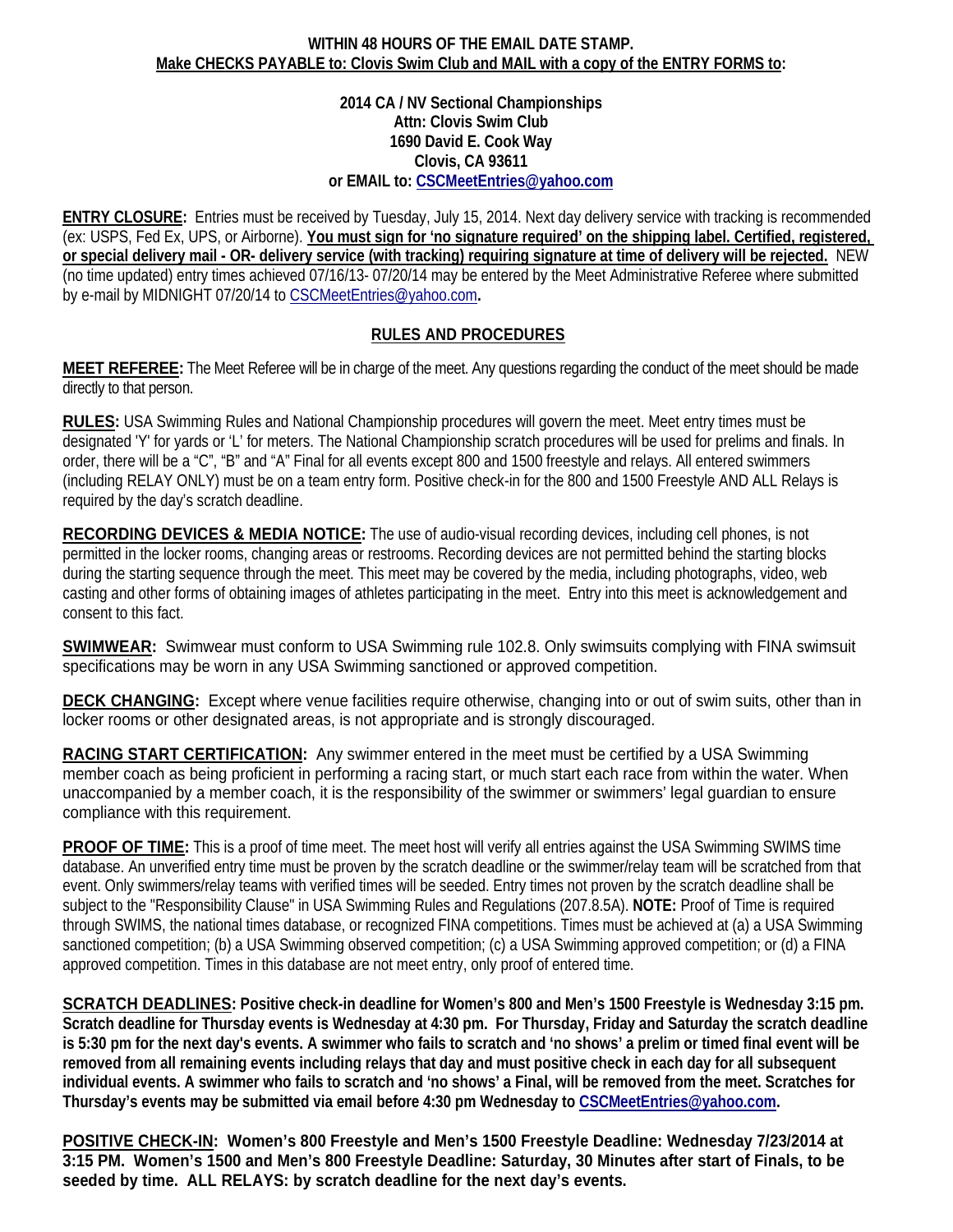**SPECIAL NOTES:** ALL preliminary heats of events will be swum fastest-to-slowest. Additionally, the 400 Freestyle, 800 Freestyle, 1500 Freestyle (except fastest heat), and 400 IM will be swum fastest-to-slowest, alternating women's and men's heats. Fastest heat of women's 1500 Freestyle (#27) will be swum after the men's 100 Backstroke A Final (Event #26). Fastest heat of the men's 800 (#30) will be swum after the men's 100 Breaststroke A Final (#29). **Flights:** If the timeline warrants, the meet will be swum in 'A' and 'B' flights. There will be 7 preliminary heats of each event in the 'A' flight followed by a brief 'practice start' break, followed by the 'B' flight for the remaining heats.

### *FLIGHT DECISION WILL BE ANNOUNCED MONDAY, July 21, on the Clovis Swim Club website [www.clovisswimclub](http://www.clovisswimclub/)*

**RELAYS:** A team may enter no more than two relays in each relay event. Relays must be pre-entered; relay times must be provable by team or aggregate. A swimmer may be used only once to prove a relay in each relay event. Relays must CHECK-IN by the scratch deadline for the day swum. **Relay-only swimmers must be listed on the team entry form.** Relays will be contested at the end of Finals Friday through Sunday. Relays will be swum in the National format: fastest two heats of women (slow to fast), fastest two heats of men (slow to fast), remaining heats alternating women and men, fast to slow. There will be an option to swim the Medley Relay on Sunday at the conclusion of prelims (before the 1500/800 freestyle). Sunday afternoon relays will be swum fast to slow. The am/pm option must be declared by the scratch deadline (5:30 pm) on Saturday.

**AWARDS:** Team awards: first through third place in each division. Large, Medium, and Small Team Divisions will be based on the number of individual events entered by a team. High point award: the top male and female swimmer. Individual event awards: first through eighth place. Relays awards: first through third place. Scoring to be as follows: 32-28-27-26-25-24-23-22, 20-17-16- 15-14-13-12-11 and 9-7-6-5-4-3-2-1; relay scoring will have double the point value. Divisional scoring will be based on the 24 places; points will be applied towards the team's overall score in the team's division with no tiered scoring by division. There will be a "Coach of the Meet" award to be balloted on the final day of the meet during the preliminaries.

**TIME TRIALS:** Time Trials will be swum, time permitting, at the discretion of the meet referee. Time Trials are open only to swimmers entered in individual events, limited to two (2) for the meet. Time trial entry will be at the Administrative Table. Entry Fee: \$11.00 per event.

**WARM-UP:** Thursday through Sunday: from 7:00 - 8:00 am and 3:30 - 4:00 pm, the competition course will be open for general warm-up - NO DIVING. From 8:00-8:50 am and 4-4:50 pm – Competition Pool Lanes 1 & 8 will be designated for push-pace work; 2 & 7 will be sprint lanes, one-way from the blocks under USA Swimming member coach supervision. Practice starts only in the sprint lanes. Pace or sprint lanes may be opened as needed by the referee. No paddles, boards or fins will be allowed in the competition course.

Warm-up Pool: Lanes will be available for warm-up/cool down at all times in the separate warm-up pool. No Diving at any time in this pool. Pace lanes in this pool will be designated by the referee, as needed.

**CLOSED DECK:** Please note, this meet will be run with a **CLOSED DECK**. Only coaches, officials, athletes and volunteers will be permitted on deck. You will need a deck pass to be on deck.

**OFFICIALS:** This meet has been approved as an Officials Qualifying Meet (QM14-xxxx) for N2 and N3 certification and recertification. Please see the Central California Swimming web site [\(http://www.centralcalswim.org\)](http://www.centralcalswim.org/) for applications to officiate at this meet. Applications must be received by June 23, 2014 for consideration for assigned positions. For additional information contact: Mary Flatman - [mary.flatman@iwvisp.com](mailto:mary.flatman@iwvisp.com)

**Meet Director – Stephen Mendyk - [bandsong@sbcglobal.net](mailto:bandsong@sbcglobal.net)**

### **INFORMATION: Clovis Swim Club (559) 327-9232 - johnmcgough@cusd.com**

ACCOMODATIONS: Please see below for our accommodation booking website. Traveling Teams Inc. will be managing all hotel accommodations for this meet. Please visit this website to book your accommodations. <https://ttievent.com/eventmanager/onlineregistration.asp?D=d&EventCode=RPE>

If you are looking to set up a block of rooms for your organization, please follow the group block request link on the website.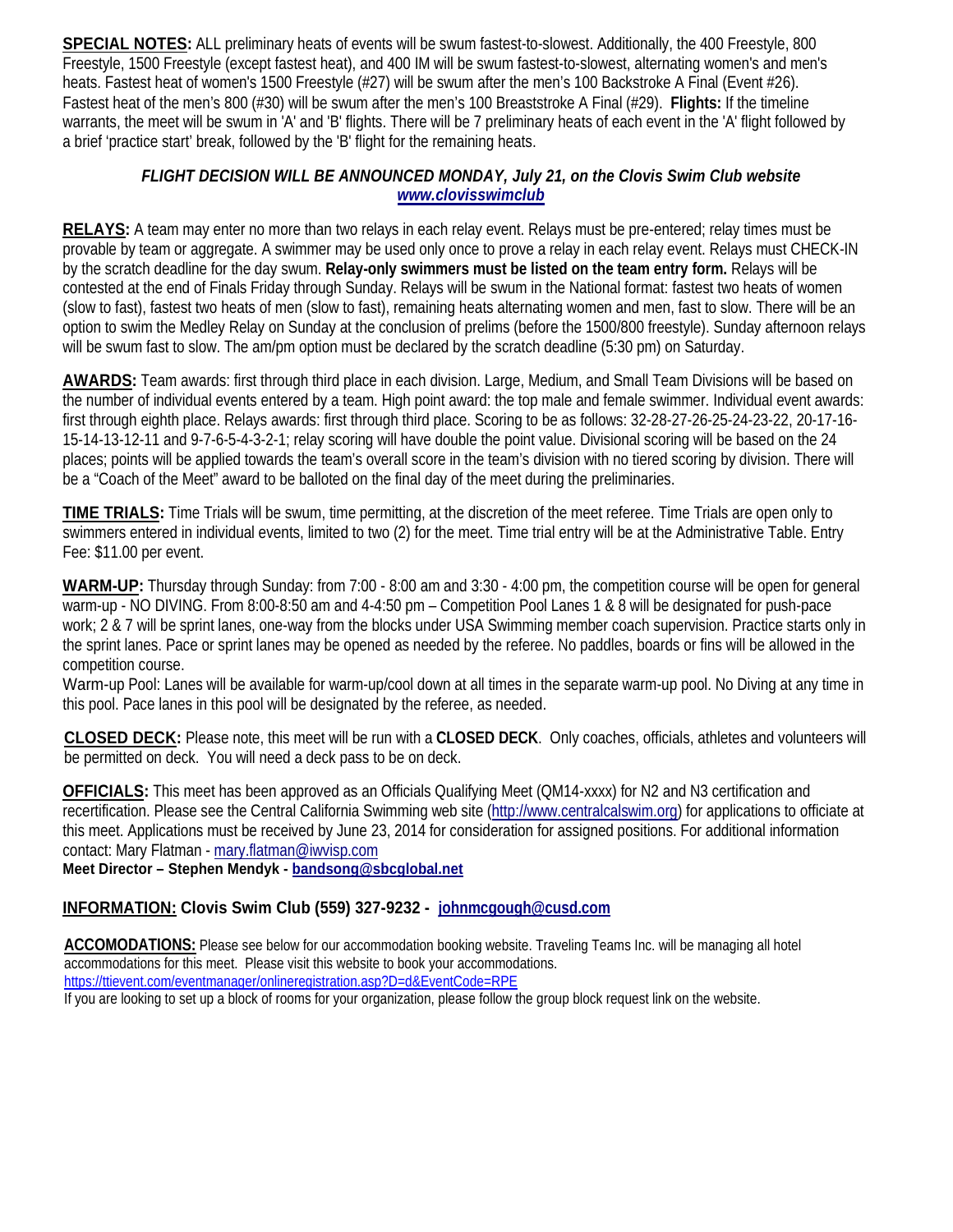# **USA Swimming 2014 Speedo Champions Series California-Nevada Summer Championship**

**Order of Events & Yard/Meter Time Standards**

*Note: All Prelims, Finals, Timed Finals & Time Trials will be swum Long Course Meters.*

| #              |                                                                                              | Women<br>Men<br>Event |                                                                                |          | #             |                |
|----------------|----------------------------------------------------------------------------------------------|-----------------------|--------------------------------------------------------------------------------|----------|---------------|----------------|
|                | Yards                                                                                        | <b>Meters</b>         |                                                                                | Yards    | <b>Meters</b> |                |
|                |                                                                                              |                       | Wednesday July 23, 2014 4:00 PM                                                |          |               |                |
|                |                                                                                              |                       | *Positive Check-in: 3:15 P.M. Wednesday                                        |          |               |                |
| 1              | 10:32.99                                                                                     | 09:30.69              | W800/M1500 Meter Freestyle                                                     | 16:31.59 | 17:03.09      | $\overline{2}$ |
|                |                                                                                              |                       |                                                                                |          |               |                |
|                |                                                                                              |                       | Thursday, July 24, 2014 - 09:00 AM Prelims/5:00 PM Finals                      |          |               |                |
|                |                                                                                              |                       | *Scratch Deadline: 4:30 P.M. Wednesday                                         |          |               |                |
| 3              | 2:06.19                                                                                      | 2:25.09               | 200 Meter Butterfly                                                            | 1:54.59  | 2:12.69       | 4              |
| 5              | 2:23.59                                                                                      | 2:47.49               | 200 Meter Breaststroke                                                         | 2:08.59  | 2:31.79       | 6              |
| $\overline{7}$ | 2:04.89                                                                                      | 2:26.49               | 200 Meter Backstroke                                                           | 1:54.69  | 2:14.69       | 8              |
| 9              | 52.89                                                                                        | 1:01.09               | 100 Meter Freestyle                                                            | 47.29    | 55.29         | 10             |
|                |                                                                                              |                       | *All Thursday events, scratches only.                                          |          |               |                |
|                |                                                                                              |                       | Friday, July 25, 2014 - 09:00 AM Prelims/5:00 PM Finals                        |          |               |                |
|                |                                                                                              |                       | *Scratch Deadline: 5:30 P.M. Thursday                                          |          |               |                |
| 11             | 1:54.09                                                                                      | 2:11.79               | 200 Meter Freestyle                                                            | 1:44.49  | 1:58.29       | 12             |
| 13             | 4:29.69                                                                                      | 5:14.69               | 400 Meter Ind. Medley                                                          | 4:06.59  | 4:49.29       | 14             |
| 15             | 7:53.69                                                                                      | 8:58.49               | 800 Meter Freestyle Relay                                                      | 7:11.29  | 8:11.09       | 16             |
|                |                                                                                              |                       | Relays must be pre-entered; use special relay entry form.                      |          |               |                |
|                |                                                                                              |                       | *Relays require positive check-in - All other Friday events, scratches only.   |          |               |                |
|                |                                                                                              |                       |                                                                                |          |               |                |
|                |                                                                                              |                       | Saturday, July 26, 2014- 09:00 AM Prelims/5:00 PM Finals                       |          |               |                |
|                |                                                                                              |                       | *Scratch Deadline: 5:30 P.M. Friday                                            |          |               |                |
| 17             | 2:07.89                                                                                      | 2:29.29               | 200 Meter Ind. Medley                                                          | 1:55.69  | 2:15.99       | 18             |
| 19             | 24.29                                                                                        | 28.29                 | 50 Meter Freestyle                                                             | 21.79    | 25.59         | 20             |
| 21             | 5:05.69                                                                                      | 4:36.99               | 400 Meter Freestyle                                                            | 4:43.69  | 4:17.49       | 22             |
| 23             | 3:38.89                                                                                      | 4:08.39               | 400 Meter Freestyle Relay                                                      | 3:17.69  | 3:45.69       | 24             |
|                |                                                                                              |                       | Relays must be pre-entered; use special relay entry form.                      |          |               |                |
|                |                                                                                              |                       | *Relays require positive check-in - All other Saturday events, scratches only. |          |               |                |
|                |                                                                                              |                       |                                                                                |          |               |                |
|                |                                                                                              |                       | Sunday, July 27, 2014 - 09:00 AM Prelims/5:00 PM Finals                        |          |               |                |
|                |                                                                                              |                       | *Scratch Deadline: 5:30 P.M. Saturday                                          |          |               |                |
| 25             | 57.89                                                                                        | 1:08.29               | 100 Meter Backstroke                                                           | 52.89    | 1:02.39       | 26             |
| 27             | 17:32.69                                                                                     | 18:12.59              | 1500 Meter Freestyle                                                           |          |               |                |
| 28             | 1:06.69                                                                                      | 1:17.59               | 100 Meter Breaststroke                                                         | 59.29    | 1:10.09       | 29             |
|                |                                                                                              |                       | 800 Meter Freestyle                                                            | 9:42.99  | 8:53.29       | 30             |
| 31             | 57.39                                                                                        | 1:06.19               | 100 Meter Butterfly                                                            | 52.09    | 59.99         | 32             |
| 33             | 4:03.79                                                                                      | 4:36.89               | 400 Meter Medley Relay                                                         | 3:38.49  | 4:08.89       | 34             |
|                | Relays must be pre-entered; use special relay entry form.                                    |                       |                                                                                |          |               |                |
|                | *1500/800 Free & Relays require positive check-in - All other Sunday events, scratches only. |                       |                                                                                |          |               |                |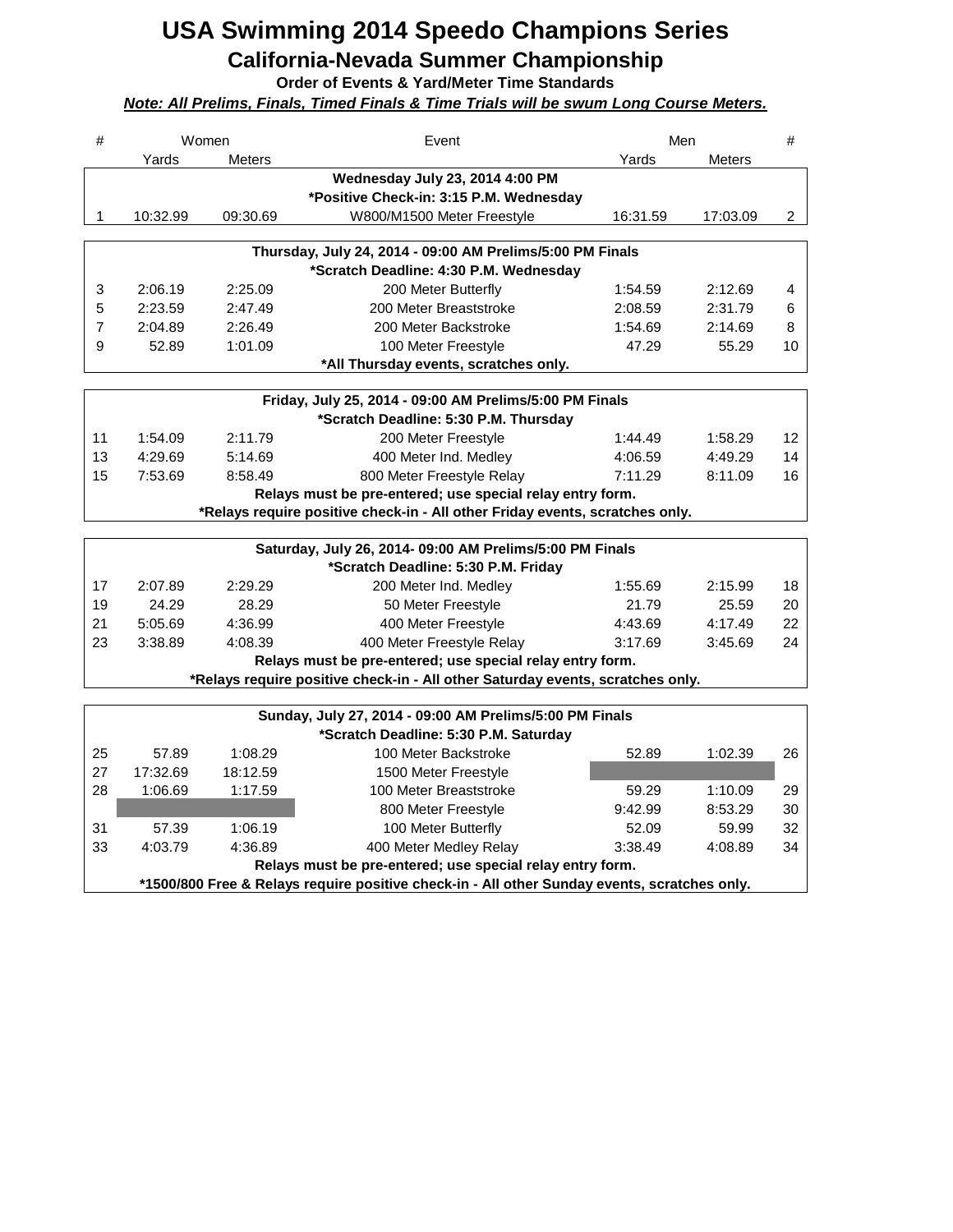# **USA Swimming 2014 Speedo Champions Series CA/NV Summer Championships**

# **BONUS EVENT TIME STANDARDS**

|                     |               | <b>WOMEN</b> |               | <b>MEN</b> |  |
|---------------------|---------------|--------------|---------------|------------|--|
|                     | <b>Meters</b> | Yards        | <b>Meters</b> | Yards      |  |
| 50 Freestyle        | 28.89         | 24.99        | 26.09         | 22.49      |  |
| 100 Freestyle       | 1:01.89       | 53.99        | 56.29         | 48.29      |  |
| 200 Freestyle       | 2:13.29       | 1:56.19      | 2:03.59       | 1:46.39    |  |
| 400/500 Freestyle   | 4:39.69       | 5:09.99      | 4:20.29       | 4:46.79    |  |
| 800/1000 Freestyle  | 9:37.39       | 10:41.79     | 8:58.19       | 9:53.69    |  |
| 1500/1650 Freestyle | 18:31.69      | 17:45.79     | 17:26.29      | 16:44.19   |  |
| 100 Backstroke      | 1:09.59       | 59.59        | 1:03.39       | 53.69      |  |
| 200 Backstroke      | 2:29.29       | 2:07.99      | 2:17.49       | 1:56.49    |  |
| 100 Breaststroke    | 1:18.69       | 1:07.79      | 1:11.09       | 1:00.19    |  |
| 200 Breaststroke    | 2:49.79       | 2:27.19      | 2:33.69       | 2:10.39    |  |
| 100 Butterfly       | 1:07.49       | 59.19        | 1:01.29       | 53.09      |  |
| 200 Butterfly       | 2:27.59       | 2:09.59      | 2:14.99       | 1:56.69    |  |
| 200 Ind. Medley     | 2:30.79       | 2:11.49      | 2:17.89       | 1:57.49    |  |
| 400 Ind. Medley     | 5:18.09       | 4:37.79      | 4:53.69       | 4:10.99    |  |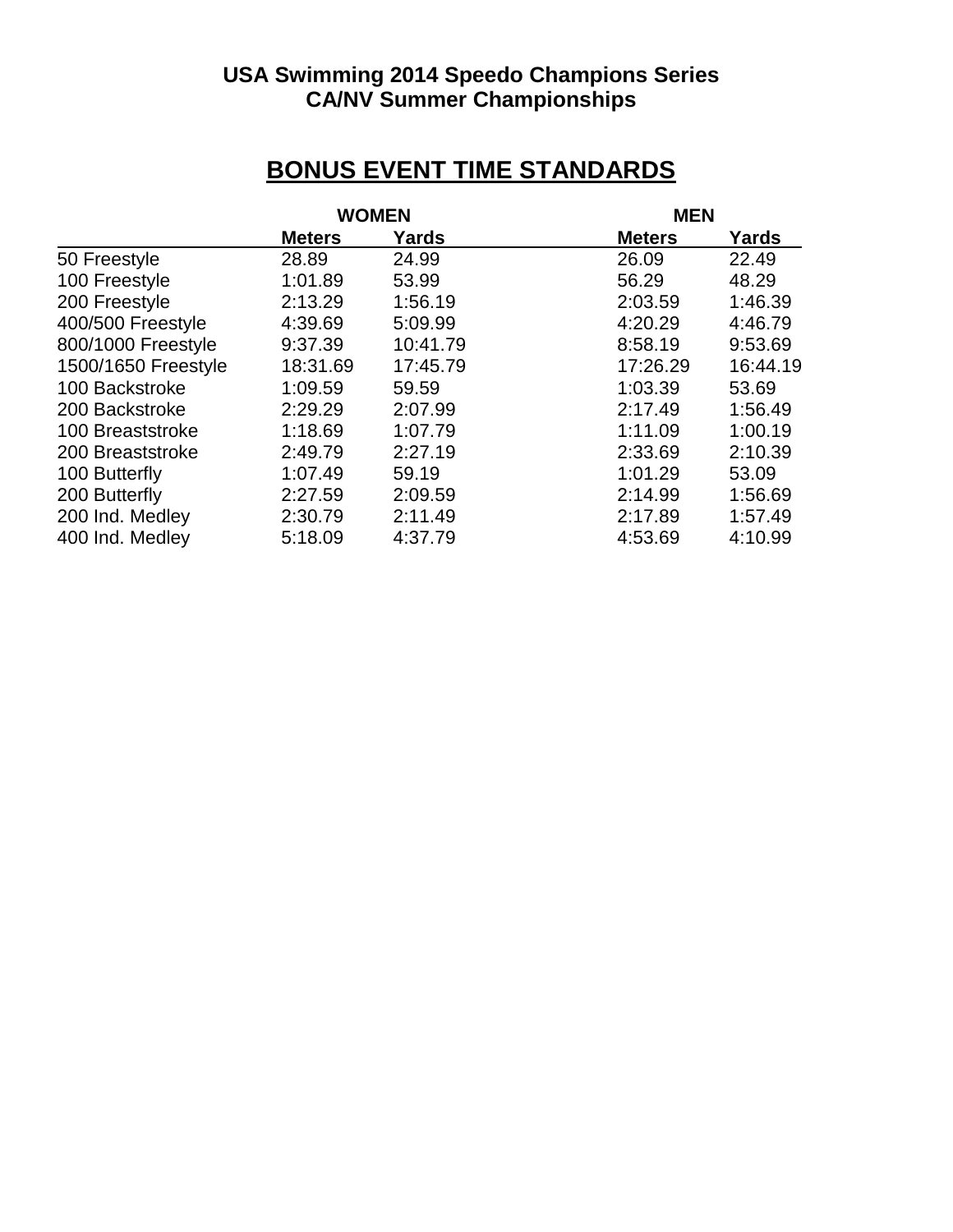# **USA Swimming 2014 Speedo Champions Series Summer CA/NV Sectional Championship** July 23-27, 2014 Fresno, CA

# **Team Information Sheet**

| LSC:         |                                                                                                                       |
|--------------|-----------------------------------------------------------------------------------------------------------------------|
| Head Coach:  |                                                                                                                       |
| Asst. Coach: |                                                                                                                       |
| Asst. Coach: |                                                                                                                       |
|              |                                                                                                                       |
|              |                                                                                                                       |
|              |                                                                                                                       |
| Email:       |                                                                                                                       |
| Phone:       |                                                                                                                       |
| Fax:         | <u> 1989 - Johann Harry Harry Harry Harry Harry Harry Harry Harry Harry Harry Harry Harry Harry Harry Harry Harry</u> |
|              |                                                                                                                       |
|              | Where is team staying in Fresno/Clovis California:                                                                    |
|              |                                                                                                                       |
|              |                                                                                                                       |
|              |                                                                                                                       |
|              | Cell Phone:                                                                                                           |
|              |                                                                                                                       |
|              |                                                                                                                       |

Total number of 2014 USA-Swimming Certified Coaches in attendance: \_\_\_\_\_\_\_\_\_\_\_\_\_

Please complete this form and submit it with your entries.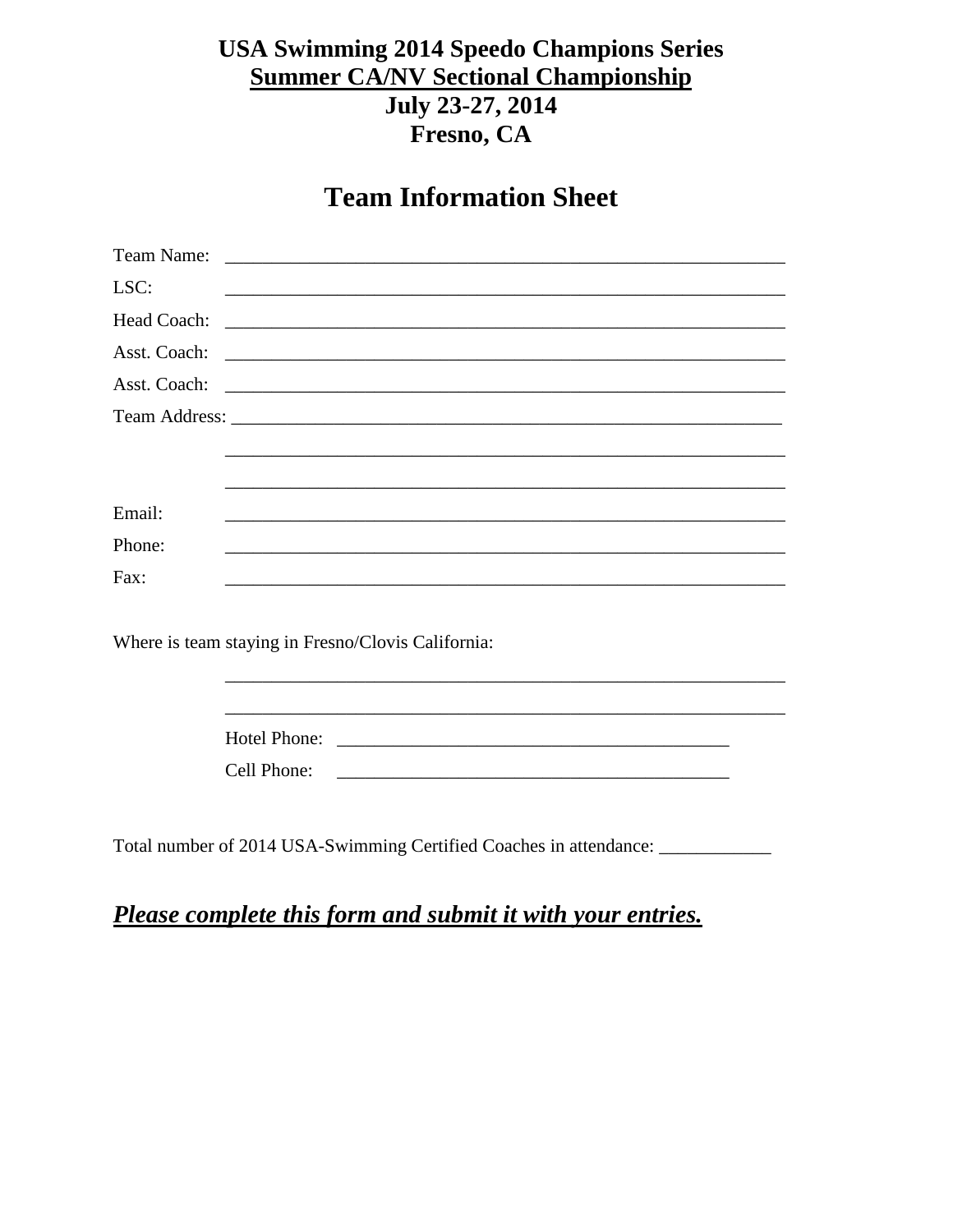## **USA Swimming 2014 Speedo Champions Series Summer CA/NV Sectional Championship Relay Entry & Proof of Time**

## CLUB: USA-Swimming Code:

For each relay team listed, list the qualifying time that can be proven for each team, team time or aggregate, and the swimmers' names and times. The named swimmers may be "relay only" members. A swimmer may be listed once per relay event. Any swimmer listed on the Official Team Entry may compete on any entered relay team. An aggregate relay entry time must include the individual times of all four swimmers. Reminder: Relay-only swimmers MUST be included in the team electronic entry file; relayonly swimmers may NOT be deck-entered.

#### **Event 15 - Women's 800 Meter Freestyle Relay – Friday, July 25th**

*Time Standards: 7:53.69Y/8:58.49 M*

| Relay A Entry Time | Relay B Entry Time |
|--------------------|--------------------|
|                    |                    |
|                    |                    |
|                    |                    |
|                    |                    |
|                    |                    |

**Event 16 - Men's 800 Meter Freestyle Relay – Friday, July 25th** *Time Standards: 7:11.29 Y/8:11.09 M*

| Relay A Entry Time | Relay B Entry Time |
|--------------------|--------------------|
|                    |                    |
|                    |                    |
|                    |                    |
|                    |                    |

#### **Event 23 - Women's 400 Meter Freestyle Relay –Saturday, July 26th** *Time Standards: 3:38.89 Y/4:08.30 M*

| Relay A Entry Time | Relay B Entry Time |
|--------------------|--------------------|
|                    |                    |
|                    |                    |
| ◡                  |                    |
| 4                  |                    |

#### **Event 24 - Men's 400 Meter Freestyle Relay – Saturday, July 26th** *Time Standards: 3:17.69 Y/3:45.69 M*

| Relay A Entry Time | Relay B Entry Time |
|--------------------|--------------------|
|                    |                    |
|                    |                    |
|                    |                    |
| 4                  |                    |
|                    |                    |

#### **Event 33 - Women's 400 Meter Medley Relay –Sunday, July 27th** *Time Standards: 4:03.79 Y/4:36.89 M*

| Relay A Entry Time | Relay B Entry Time |
|--------------------|--------------------|
|                    |                    |
| ـ.                 |                    |
|                    |                    |
|                    |                    |
|                    |                    |

#### **Event 34 - Men's 400 Meter Medley Relay –Sunday, July 27th** *Time Standards: 3:44.179M/4:19.49Y*

| Relay A Entry Time | Relay B Entry Time |
|--------------------|--------------------|
|                    |                    |
|                    |                    |
|                    |                    |
|                    |                    |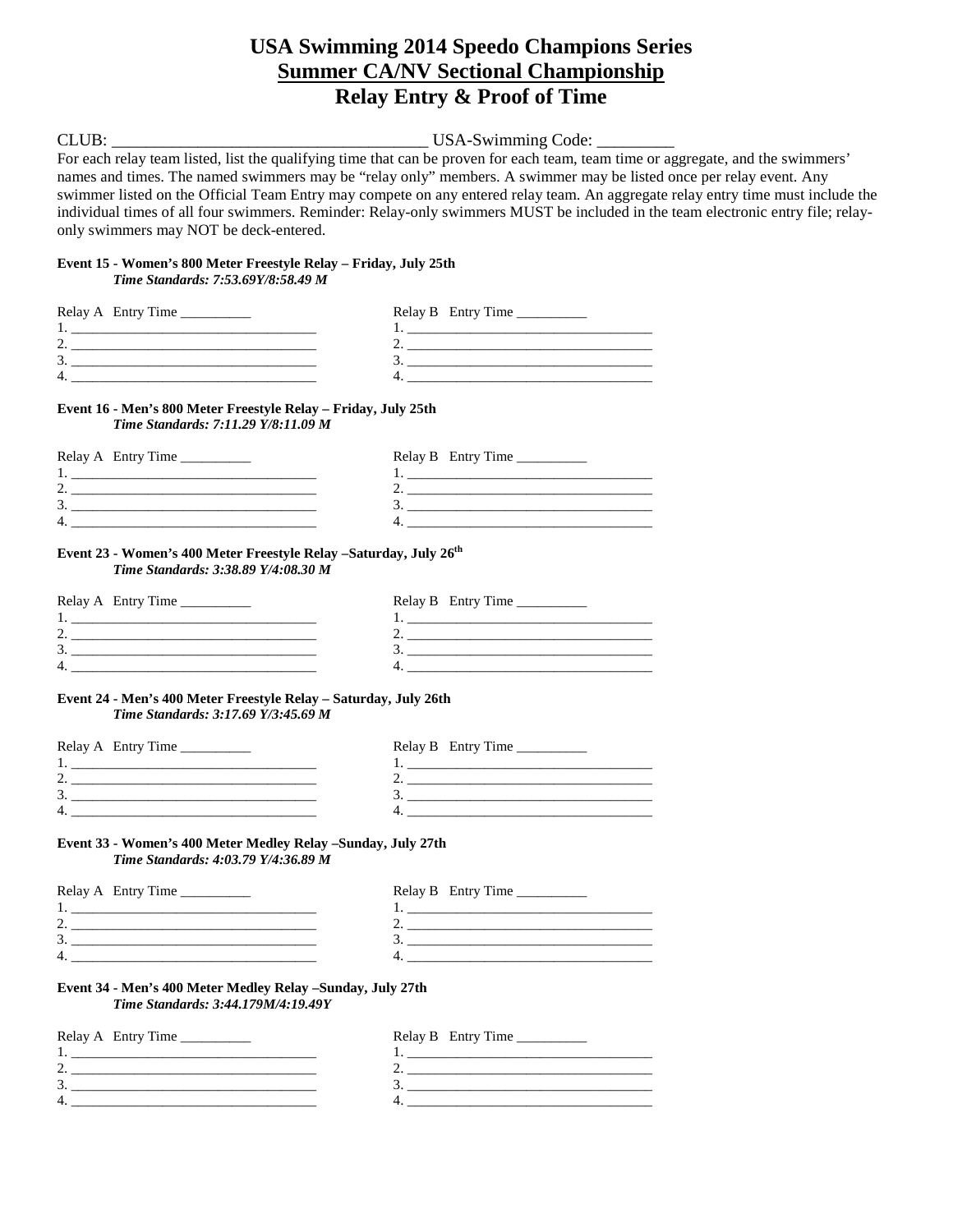# **USA Swimming 2014 Speedo Champions Series Summer CA/NV Sectional Championship** *Meet Entry Recap*

### **Entries MUST BE RECEIVED BY Tuesday, July 15, 2014 This form must be submitted with your Team Entry**

| <b>LSC Code:</b>       |  |
|------------------------|--|
|                        |  |
| <b>Long Team Name:</b> |  |
| <b>USA-S Team Code</b> |  |
|                        |  |
| Coach:                 |  |
| <b>Phone (cell):</b>   |  |

| Total number of Women's events entered | @ $$11.00/event =$ |  |  |  |
|----------------------------------------|--------------------|--|--|--|
| Total number of Men's events entered   | @ $$11.00/event =$ |  |  |  |
| Total number of Relays entered         | @ $$24.00/relay =$ |  |  |  |
|                                        | <b>TOTAL</b>       |  |  |  |
| Make check payable to Clovis Swim Club |                    |  |  |  |

## *Mail to:*

2014 CA/NV Long Course Sectionals c/o Clovis Swim Club 1690 David E. Cook Way Clovis, CA 93611

[CSCMeetEntries@yahoo.com](mailto:CSCMeetEntries@yahoo.com) 

## **NOTE: ALL RELAY-ONLY SWIMMERS MUST BE LISTED IN THE ELECTRONIC ENTRY FILE**

### *For additional information & help with hotel accommodations:*

Traveling Teams Inc. will be managing all hotel accommodations for this meet. Please visit this website to book your accommodations.<https://ttievent.com/eventmanager/onlineregistration.asp?D=d&EventCode=RPE>

If you are looking to set up a block of rooms for your organization, please follow the group block request link on the website.